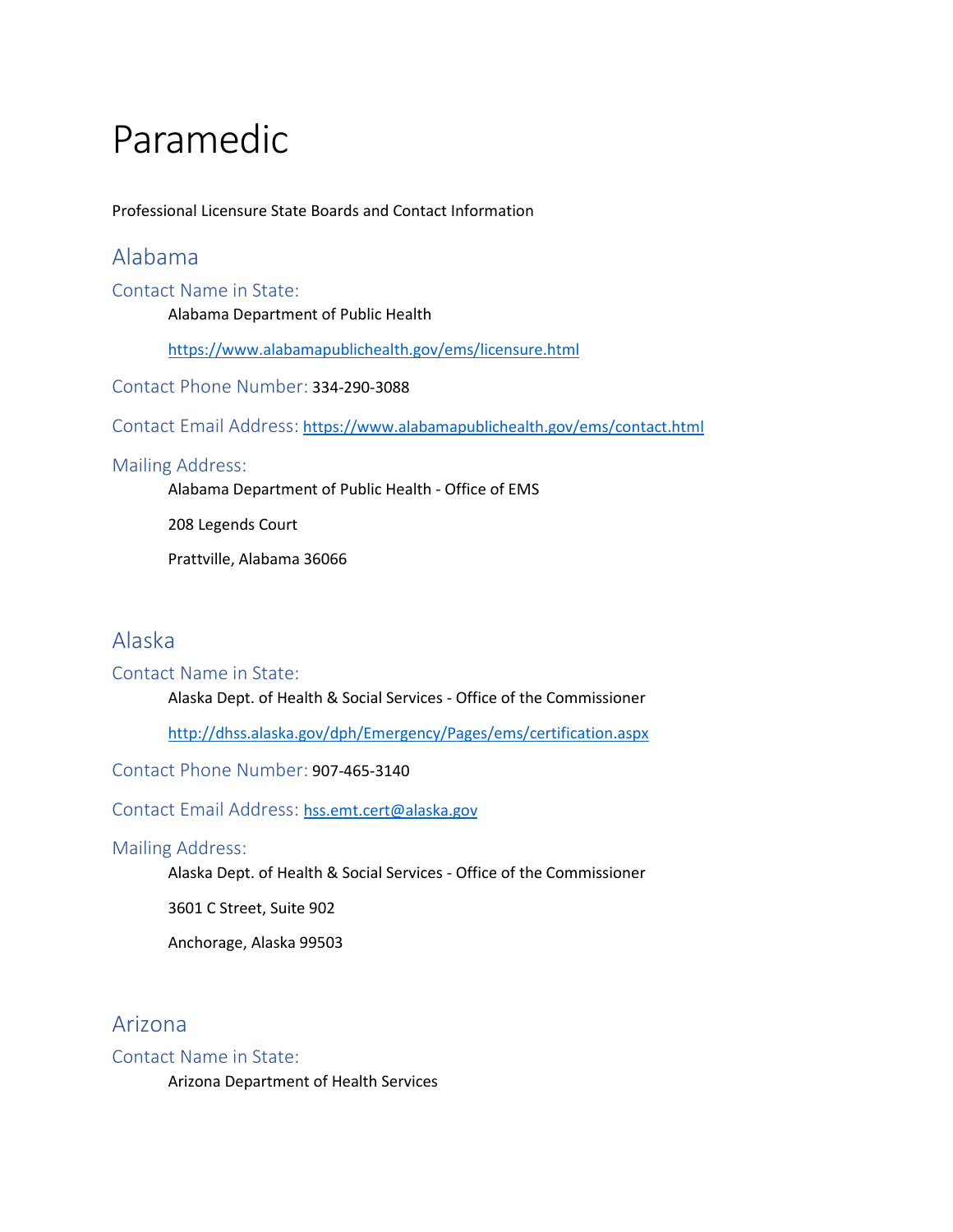<https://azdhs.gov/preparedness/emergency-medical-services-trauma-system/index.php>

Contact Phone Number: (602) 542-1025

Contact Email Address:

[https://www.azdhs.gov/preparedness/emergency-medical-services-trauma](https://www.azdhs.gov/preparedness/emergency-medical-services-trauma-system/index.php#contact-us)[system/index.php#contact-us](https://www.azdhs.gov/preparedness/emergency-medical-services-trauma-system/index.php#contact-us)

Mailing Address:

Arizona Department of Health Services

150 North 18th Avenue

Phoenix, Arizona 85007

# Arkansas

#### Contact Name in State:

Arkansas Department of Health

<https://www.healthy.arkansas.gov/programs-services/topics/emergency-medical-services>

Contact Phone Number: 501-661-2262

Contact Email Address: [ADHEMS@arkansas.gov](mailto:ADHEMS@arkansas.gov)

### Mailing Address:

Arkansas Department of Health

4815 W. Markham,

Little Rock, AR 72205-3867

# California

### Contact Name in State:

California Emergency Medical Services Authority

<https://emsa.ca.gov/paramedic/>

Contact Phone Number: (916) 323-9875

Contact Email Address: [paramedic@emsa.ca.gov](mailto:paramedic@emsa.ca.gov)

### Mailing Address:

Paramedic Licensure Program

10901 Gold Center Drive, Ste. 400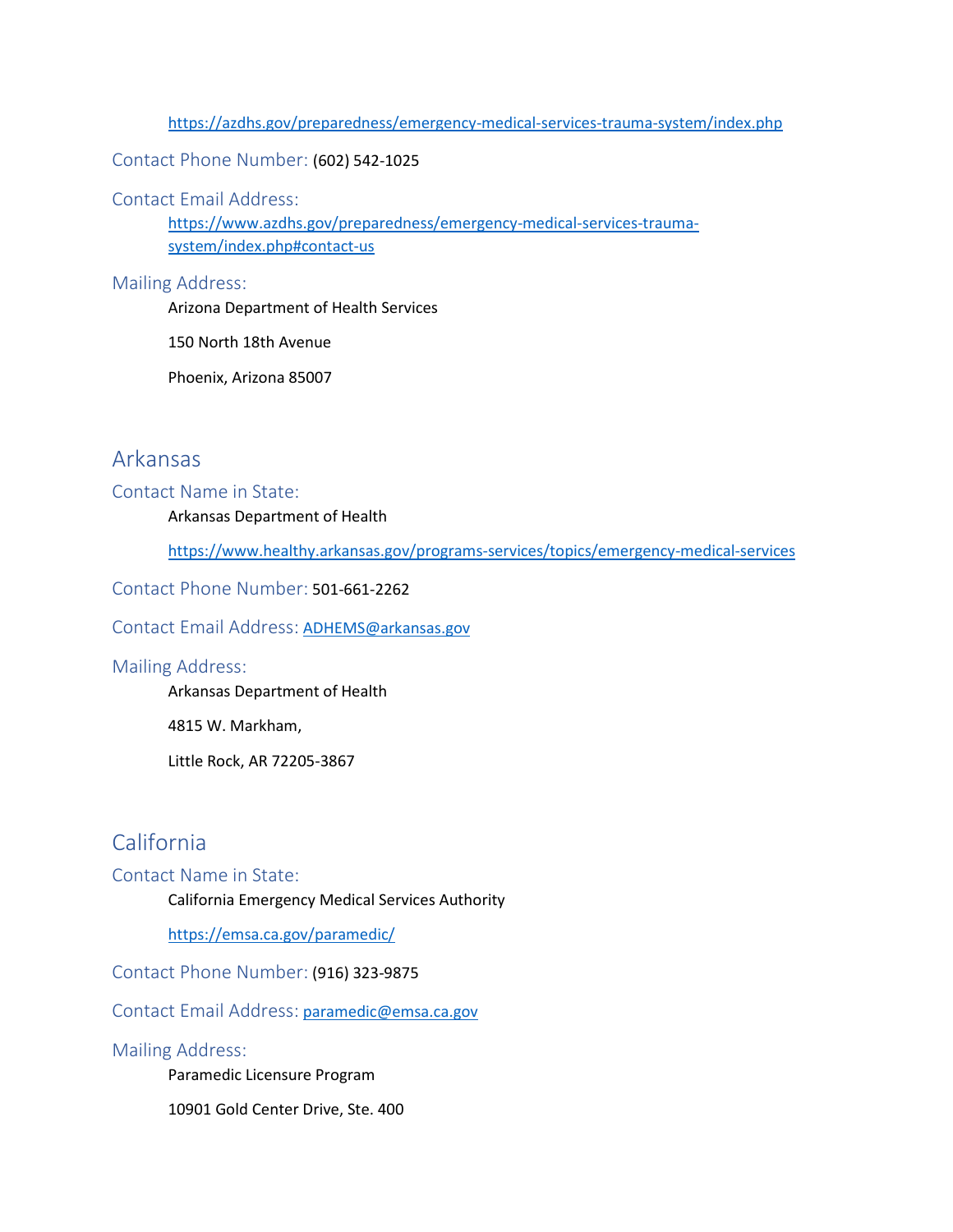# Colorado

### Contact Name in State:

Colorado Department of Public Health and Environment

<https://cdphe.colorado.gov/ems>

Contact Phone Number: 303-691-4932

Contact Email Address:[cdphe.emtcert@state.co.us](mailto:cdphe.emtcert@state.co.us)

### Mailing Address:

Colorado Department of Public Health and Environment

4300 Cherry Creek Drive South

Denver, CO 80246

### Additional Information:

Colorado does not have a reciprocity process for EMS providers. All first-time applicants must be registered with the NREMT at the level they intend to practice. Another state's EMS provider license or certification does not allow you to practice in Colorado.

# Connecticut

### Contact Name in State:

Connecticut Department of Public Health - Office of EMS

[https://portal.ct.gov/DPH/Emergency-Medical-Services/Licensing--Certificaton/Paramedic-](https://portal.ct.gov/DPH/Emergency-Medical-Services/Licensing--Certificaton/Paramedic-Licensure-by-Endorsement)[Licensure-by-Endorsement](https://portal.ct.gov/DPH/Emergency-Medical-Services/Licensing--Certificaton/Paramedic-Licensure-by-Endorsement)

Contact Phone Number: (860) 509-7975

Contact Email Address:[DPH.EMSLicensing@ct.gov](mailto:DPH.EMSLicensing@ct.gov)

### Mailing Address:

Connecticut Dept. of Public Health - Office of EMS

410 Capitol Ave., MS# 12 MQA

P.O. Box 340308

Hartford, CT 06134-0308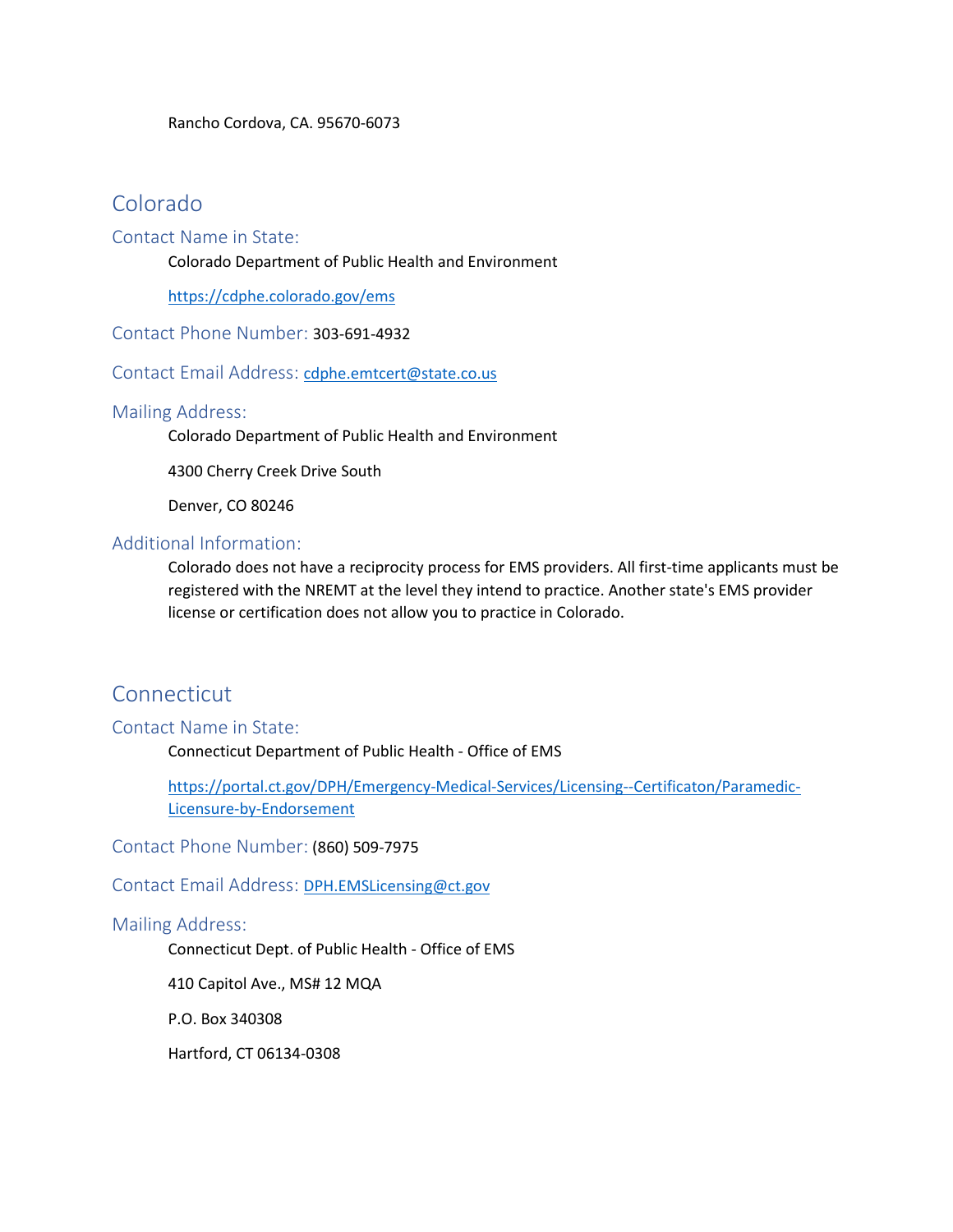### Delaware

### Contact Name in State:

Delaware Health and Social Services - Division of Public Health

<https://www.dhss.delaware.gov/dph/ems/paramediceducation.html>

Contact Phone Number: (302) 223-1350

ContactEmail Address: [dhssinfo@state.de.us](mailto:dhssinfo@state.de.us)

### Mailing Address:

Delaware Division of Public Health

University Office Plaza - Chopin Building

258 Chapman Road

Newark, DE 19702

### Additional Information:

The paramedic program offered by Delaware Technical Community College through their Allied Health Department is the only program in Delaware recognized and supported by the Delaware Office of Emergency Medical Services (OEMS). The State of Delaware requires all paramedics be affiliated with a Delaware approved ALS provider agency prior to beginning the state certification and licensure process.

# District of Columbia

Contact Name in State:

DC Health

<https://dchealth.dc.gov/service/paramedic-certification>

Contact Phone Number: 202-442-5955

Contact Email Address: [doh@dc.gov](mailto:doh@dc.gov)

Mailing Address:

DC Health

899 North Capitol Street, NE

Washington DC 20002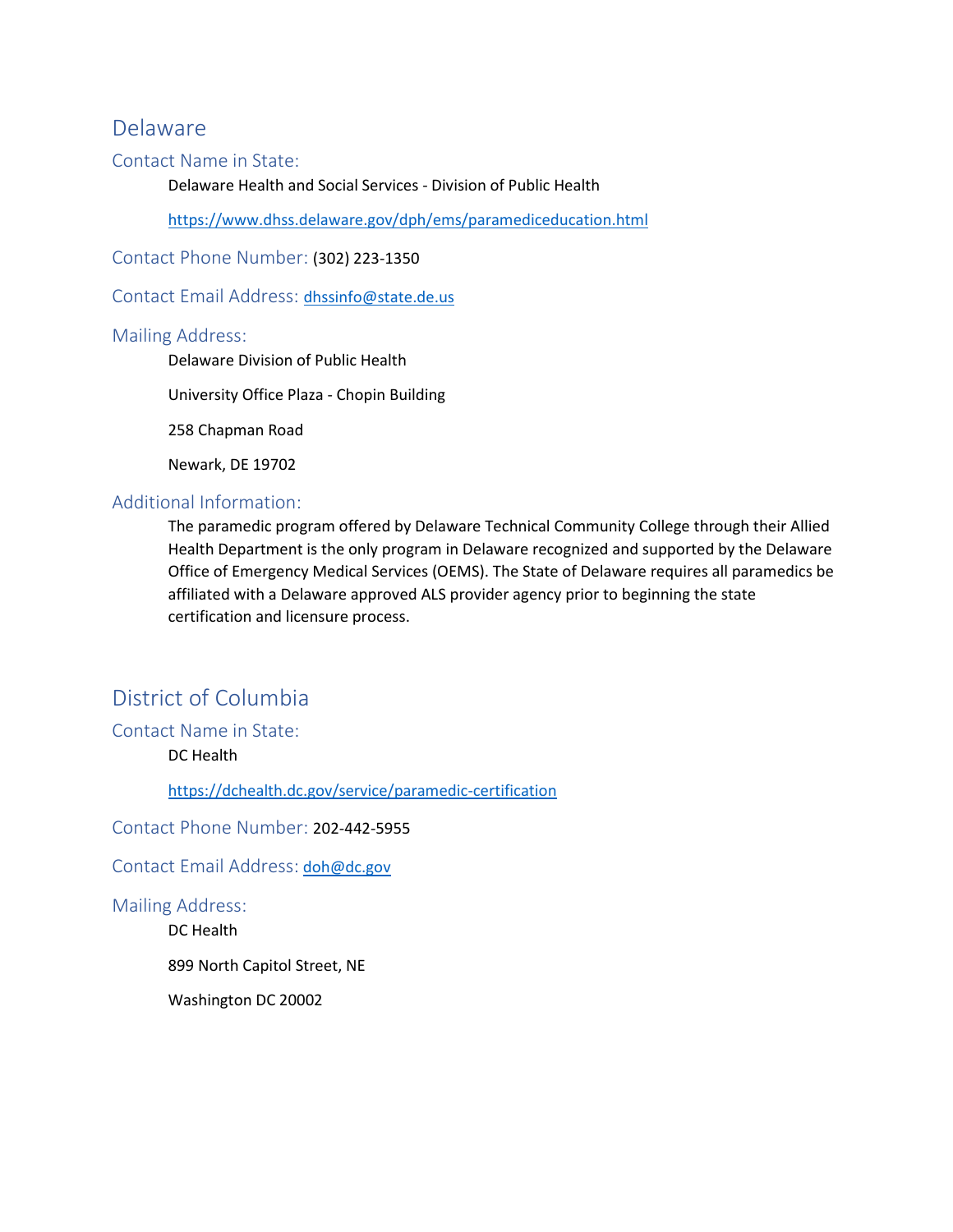# Florida

### Contact Name in State:

Florida Department Of Health - EMT-Paramedic Certification

<http://www.floridahealth.gov/licensing-and-regulation/emt-paramedics/index.html>

Contact Phone Number: (850) 245-4910

Contact Email Address: [MQA.EMT-Paramedics@flhealth.gov](mailto:MQA.EMT-Paramedics@flhealth.gov)

### Mailing Address:

Florida Department of Health - EMT-Paramedic Certification

4052 Bald Cypress Way

Bin C-85

Tallahassee, FL 32399-3285

### Georgia

### Contact Name in State:

### Georgia Dept. of Public Health - State Office of EMS and Trauma

<https://dph.georgia.gov/EMS/state-ems-office-directory>

Contact Phone Number: 770-996-3133

Contact Email Address: [dph-phemsinfo@dph.ga.gov](mailto:dph-phemsinfo@dph.ga.gov)

### Mailing Address:

Georgia Dept. of Public Health - State Office of EMS and Trauma

1680 Phoenix Boulevard, Suite 200

Atlanta, GA 30349

### Hawaii

Contact Name in State:

State of Hawaii Department of Health - Emergency Medical Services,

<https://health.hawaii.gov/ems/>

Contact Phone Number: (808) 733-9210

Contact Email Address:[emsipsb@doh.hawaii.gov](mailto:emsipsb@doh.hawaii.gov)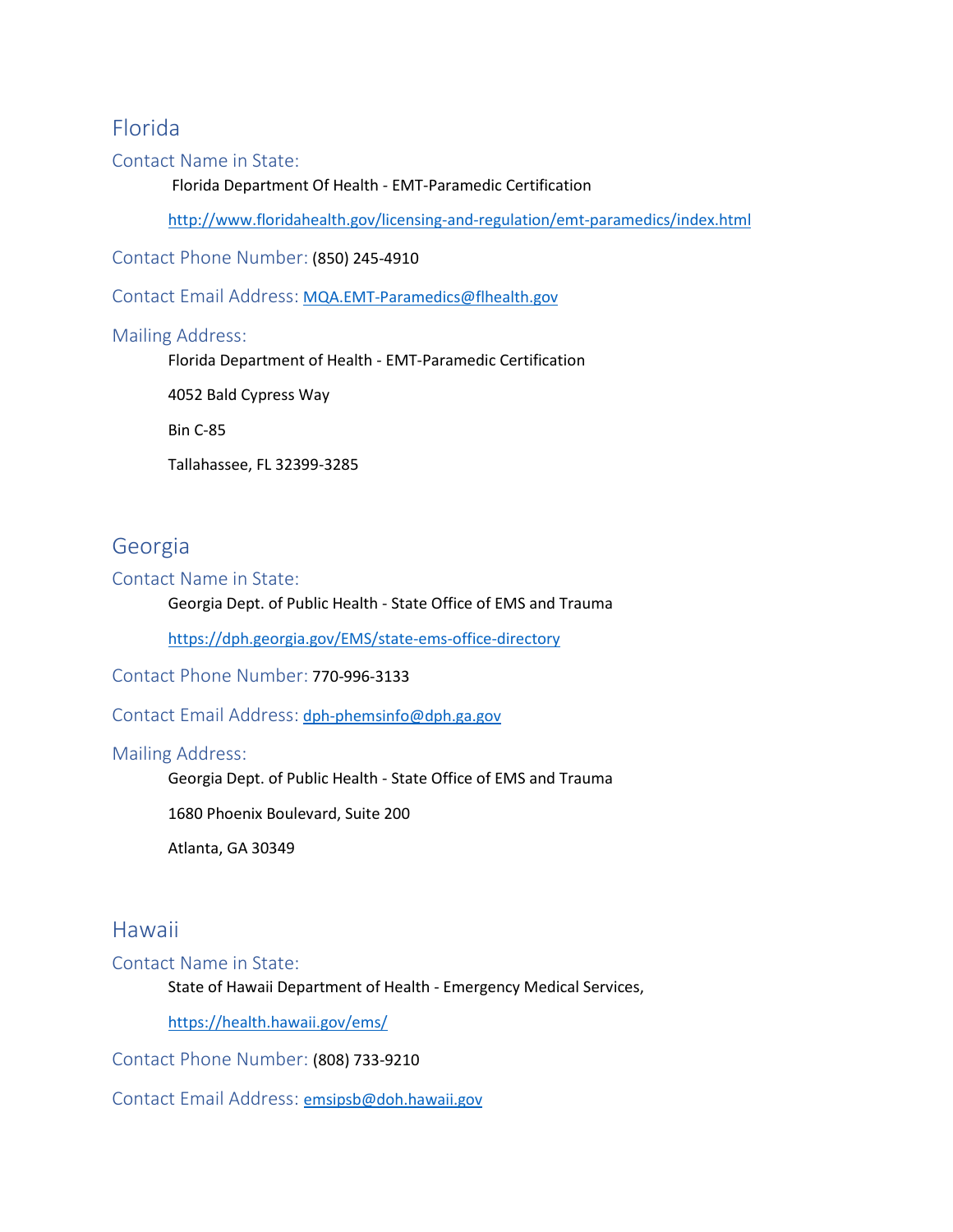#### Mailing Address:

State of Hawaii,

Department of Health,

Emergency Medical Services & Injury Prevention System Branch,

Leahi Hospital,

3675 Kilauea Avenue, Trotter Building,

Honolulu, HI 96816-2333 USA

### Additional Information:

In Hawaii, a paramedic is often referred to as a MICT (Mobile Intensive Care Technician).,

For information about Hawaii State Certification as an EMT or Paramedic, please contact:

Hawaii State Department of Commerce and Consumer Affairs,

Professional and Vocational Licensing Division,

Board of Medical Examiners,

P.O. Box 3469,

Honolulu, HI 96801

# Idaho

#### Contact Name in State:

Idaho Department of Health and Welfare - (EMS)

<https://healthandwelfare.idaho.gov/providers/emergency-medical-services-ems/ems-providers>

Contact Phone Number: 208-364-1959

ContactEmail Address: [IdahoEMS@dhw.idaho.gov](mailto:IdahoEMS@dhw.idaho.gov)

### Mailing Address:

Idaho Department of Health and Welfare - (EMS)

450 W State St 10th Fl

Boise, ID 83702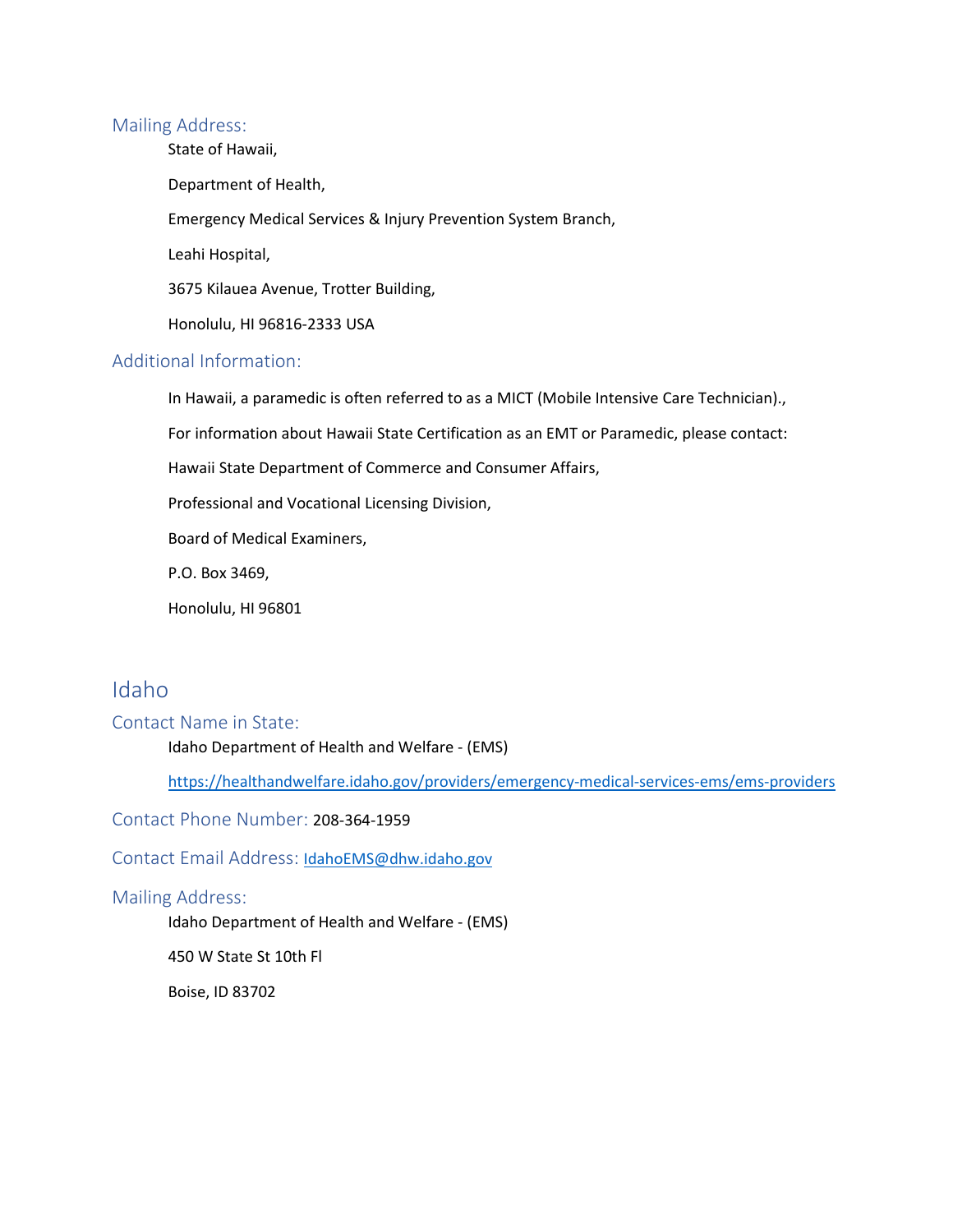### Illinois

### Contact Name in State:

Illinois Department of Public Health

<http://dph.illinois.gov/topics-services/emergency-preparedness-response/ems/licensing>

Contact Phone Number: 217-782-4977

Contact Email Address: [DPH.EMTLIC@illinois.gov](mailto:DPH.EMTLIC@illinois.gov)

### Mailing Address:

Illinois Department of Public Health

525-535 West Jefferson Street

Springfield, IL 62761

# Indiana

Contact Name in State:

Indiana Department of Homeland Security

<https://www.in.gov/dhs/ems/individual-certifications/>

Contact Phone Number: 317-232-2222

Contact Email Address:[emscertifications@dhs.in.gov](mailto:emscertifications@dhs.in.gov)

### Mailing Address:

Indiana Department of Homeland Security

302 W. Washington St., Room E208

Indianapolis, Indiana 46204

### Iowa

Contact Name in State:

Iowa Department of Public Health - Bureau of Emergency and Trauma Services

<https://idph.iowa.gov/BETS/EMS>

Contact Phone Number: 1-800-728-3367

Contact Email Address: <https://idph.iowa.gov/Contact-Us/Response-Method/subject/3>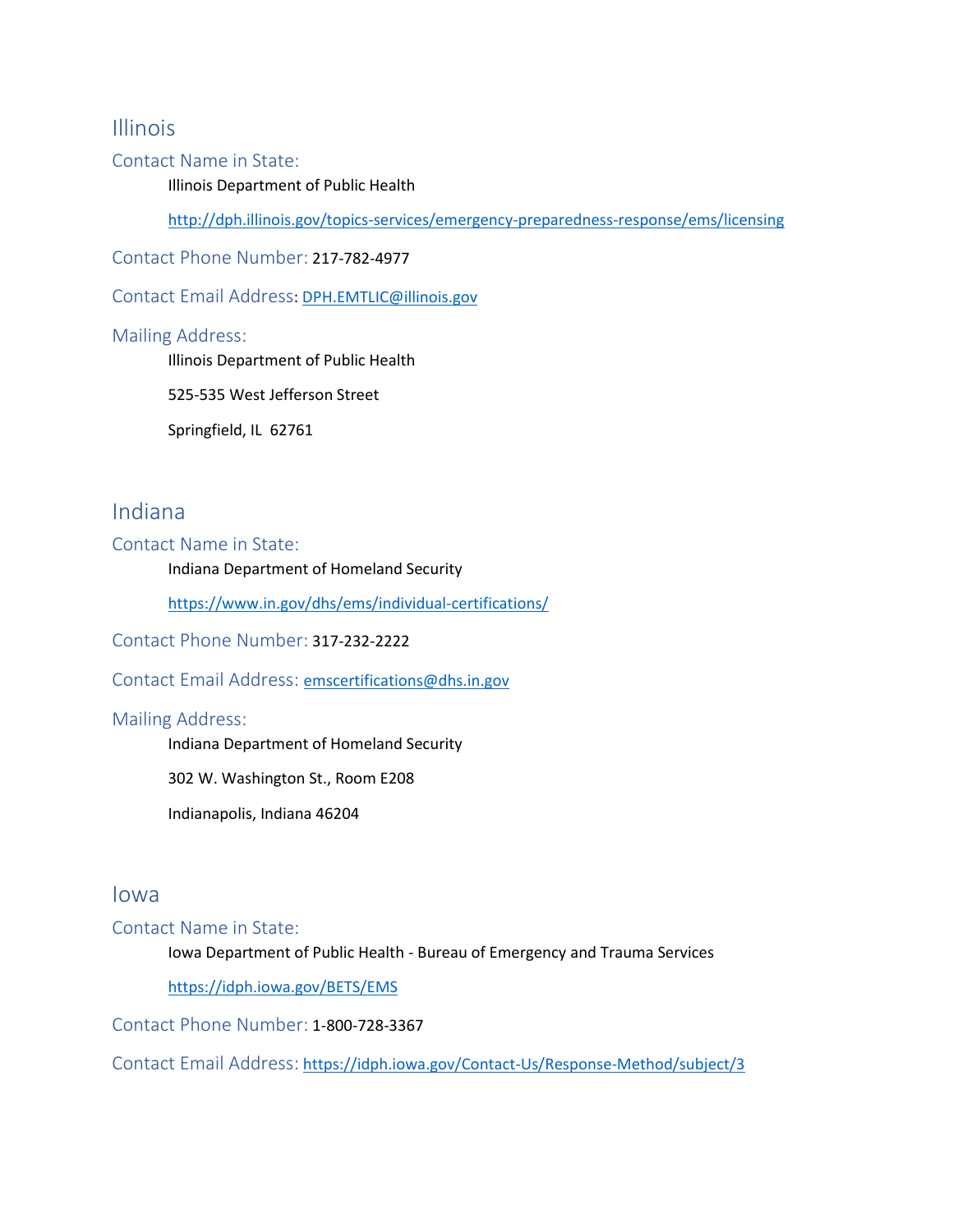### Mailing Address:

Iowa Department of Public Health - Bureau of Emergency and Trauma Services

Lucas State Office Bldg.

321 E. 12th Street

Des Moines, IA 50319

### Kansas

### Contact Name in State:

Kansas Board of Emergency Medical Services

[https://www.ksbems.org/ems/?page\\_id=43](https://www.ksbems.org/ems/?page_id=43)

Contact Phone Number: 785-296-7296

ContactEmail Address: [chrystine.hannon@ks.gov](mailto:chrystine.hannon@ks.gov)

### Mailing Address:

Kansas Board of Emergency Medical Services

900 SW Jackson

Suite 1031

Topeka, KS 66612

# Kentucky

### Contact Name in State:

Kentucky Board of Emergency Medical Services

[https://kbems.kctcs.edu/certification\\_and\\_licensure/paramedics/index.aspx](https://kbems.kctcs.edu/certification_and_licensure/paramedics/index.aspx)

Contact Phone Number: (859) 256-3565

Contact Email Address:<http://kbml.ky.gov/Pages/contact.aspx>

### Mailing Address:

Kentucky Board of Emergency Medical Services

2464 Fortune Drive, Suite 195

Lexington, KY 40509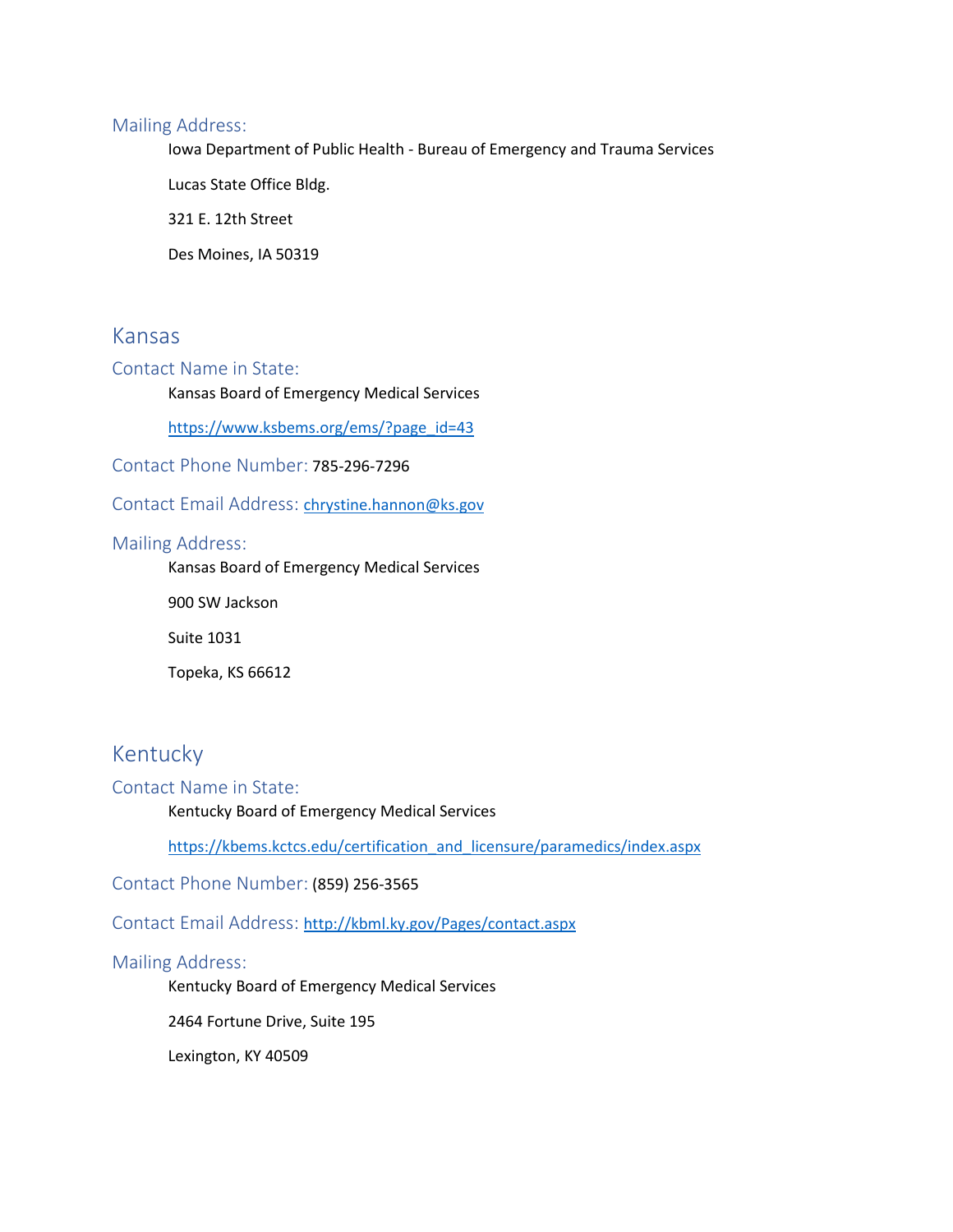### Louisiana

### Contact Name in State:

Louisiana Bureau of Emergency Medical Services

<https://ldh.la.gov/index.cfm/page/759>

Contact Phone Number: 225.925.4022

Contact Email Address: [EMS.Credentialing@la.gov](mailto:EMS.Credentialing@la.gov)

#### Mailing Address:

Louisiana Bureau of Emergency Medical Services

7273 Florida Blvd.

Baton Rouge, LA 70806

### Maine

Contact Name in State:

Maine Emergency Medical Services

<https://www.maine.gov/ems/licensing/service-licensing>

Contact Phone Number: 207-626-3860

Contact Email Address: [maine.ems@maine.gov](mailto:maine.ems@maine.gov)

### Mailing Address:

Maine Emergency Medical Services

Department of Public Safety

45 Commerce Drive Suite 1

152 State House Station

Augusta, ME 04333-0152

# Maryland

#### Contact Name in State:

Maryland Institute for Emergency Medical Services Systems - Office of Licensure and Certification

<http://www.miemss.org/home/ems-providers>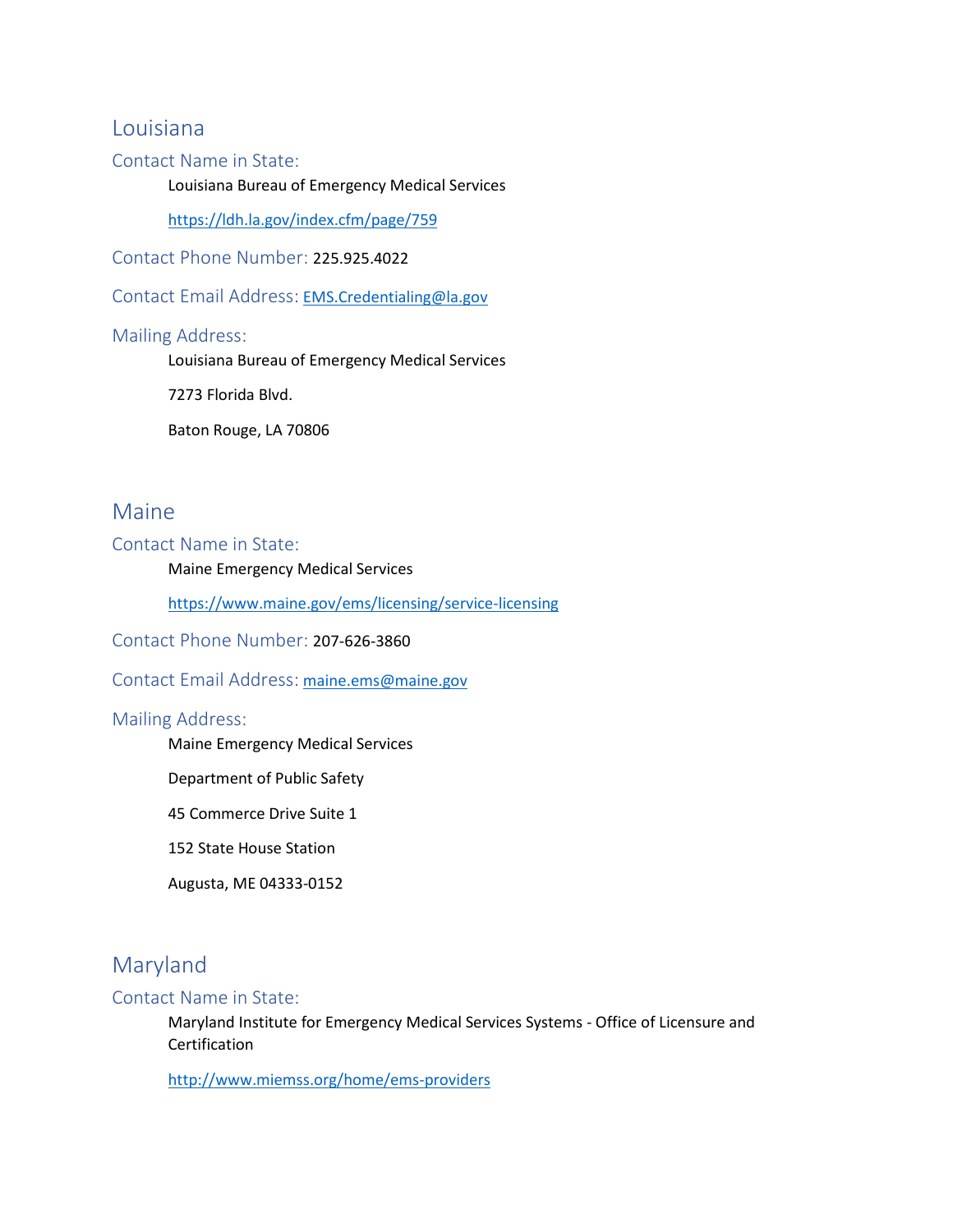### Contact Phone Number: (410) 706-7381

#### Contact Email Address: [licensure-support@miemss.org](mailto:licensure-support@miemss.org)

Mailing Address:

Maryland Institute for Emergency Medical Services Systems - Office of Licensure and Certification

653 West Pratt Street

Baltimore, MD 21201

# **Massachusetts**

Contact Name in State:

Massachusetts Office of Emergency Medical Services

<https://www.mass.gov/emergency-medical-technicians-emts-and-paramedics>

Contact Phone Number: (617) 753-7300

Contact Email Address: [oems.recert@state.ma.us](mailto:oems.recert@state.ma.us)

Mailing Address:

Massachusetts Office of Emergency Medical Services

67 Forest St, Suite 100

Marlborough, Massachusetts 01752

# Michigan

#### Contact Name in State:

Michigan Department of Health & Human Services (MDHHS) - Bureau of EMS, Trauma, & Preparedness (BETP) Division of EMS and Trauma

[https://www.michigan.gov/mdhhs/0,5885,7-339-73970\\_5093\\_28508---,00.html](https://www.michigan.gov/mdhhs/0,5885,7-339-73970_5093_28508---,00.html)

Contact Phone Number: (517) 241-0179

Contact Email Address: [MDHHS-MichiganEMS@michigan.gov](mailto:MDHHS-MichiganEMS@michigan.gov)

Mailing Address:

Michigan Department of Health & Human Services (MDHHS)

Bureau of EMS, Trauma, & Preparedness (BETP)

Division of EMS and Trauma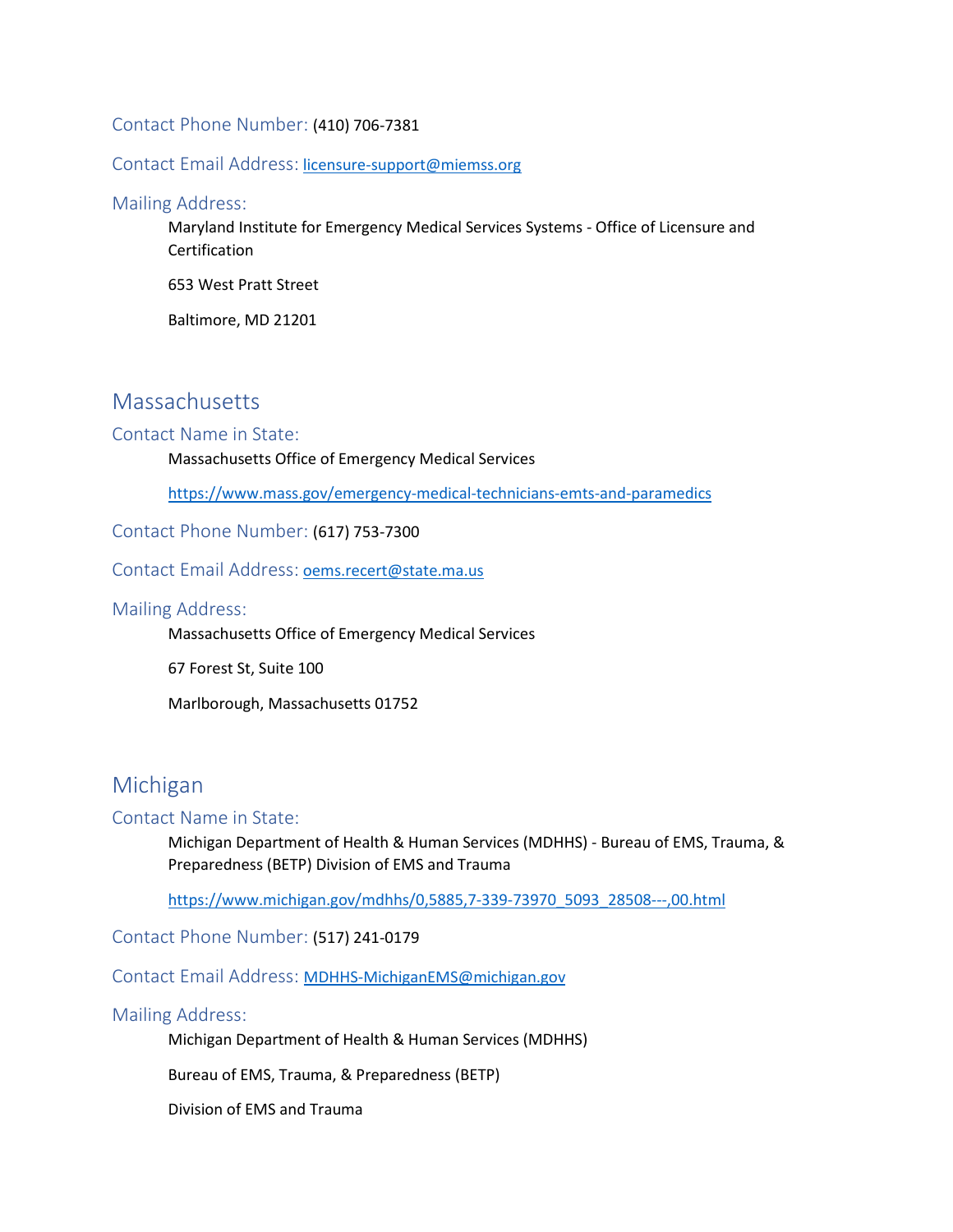P.O. Box 30207

Lansing, MI 48909-0207

### Minnesota

Contact Name in State: Minnesota EMS Regulatory Board

<https://mn.gov/emsrb/>

Contact Phone Number: (651) 201-2800

Contact Email Address: [emsrb@state.mn.us](mailto:emsrb@state.mn.us)

### Mailing Address:

Emergency Medical Services Regulatory Board

2829 University Ave SE Suite 310

Minneapolis, MN 55414

### Mississippi

#### Contact Name in State:

Mississippi State Department of Health - Emergency Medical Services

[https://www.msdh.ms.gov/msdhsite/\\_static/47.html](https://www.msdh.ms.gov/msdhsite/_static/47.html)

Contact Phone Number: 601-576-7400

Contact Email Address:[web@HealthyMS.com](mailto:web@HealthyMS.com)

### Mailing Address:

Mississippi State Department of Health

Post Office Box 1700

Jackson, MS 39215-1700

### **Missouri**

#### Contact Name in State:

Bureau of Emergency Medical Services - Missouri Department of Health and Senior Services

<https://health.mo.gov/safety/ems/licensing.php>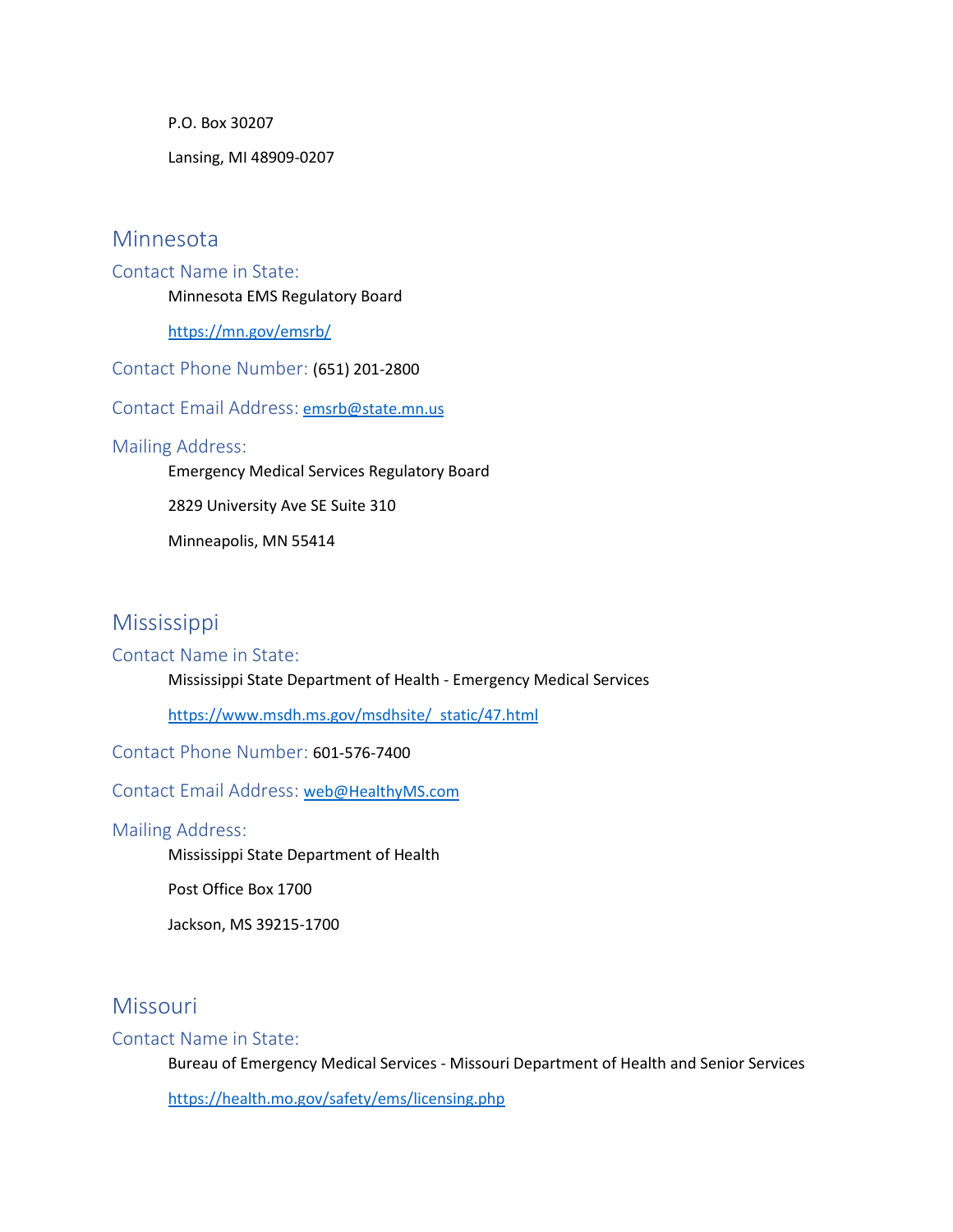### Contact Phone Number: 573-751-6356

### Contact Email Address:[EMSINFO@health.mo.gov](mailto:EMSINFO@health.mo.gov)

#### Mailing Address:

Bureau of Emergency Medical Services

Missouri Department of Health and Senior Services

PO Box 570

Jefferson City, MO 65102-0570

### Montana

### Contact Name in State:

Montana Department of Public Health & Human Services - EMS

<https://dphhs.mt.gov/publichealth/EMSTS/emsservices>

Contact Phone Number: (406) 444-3895

Contact Email Address:[sgraham2@mt.gov](mailto:sgraham2@mt.gov)

#### Mailing Address:

Montana Department of Public Health & Human Services - EMS

PO Box 202951

1400 Broadway, RM C-314A

Helena, Montana 59620 – 2951

# Nebraska

### Contact Name in State:

Nebraska Department of Health and Human Services - Division of Public Health

<https://dhhs.ne.gov/Pages/EHS-EMS-Licensing.aspx>

Contact Phone Number: (402) 471-2115

Contact Email Address: [DHHS.LicensureUnit@nebraska.gov](mailto:DHHS.LicensureUnit@nebraska.gov)

#### Mailing Address:

DHHS Licensure Unit

PO Box 94986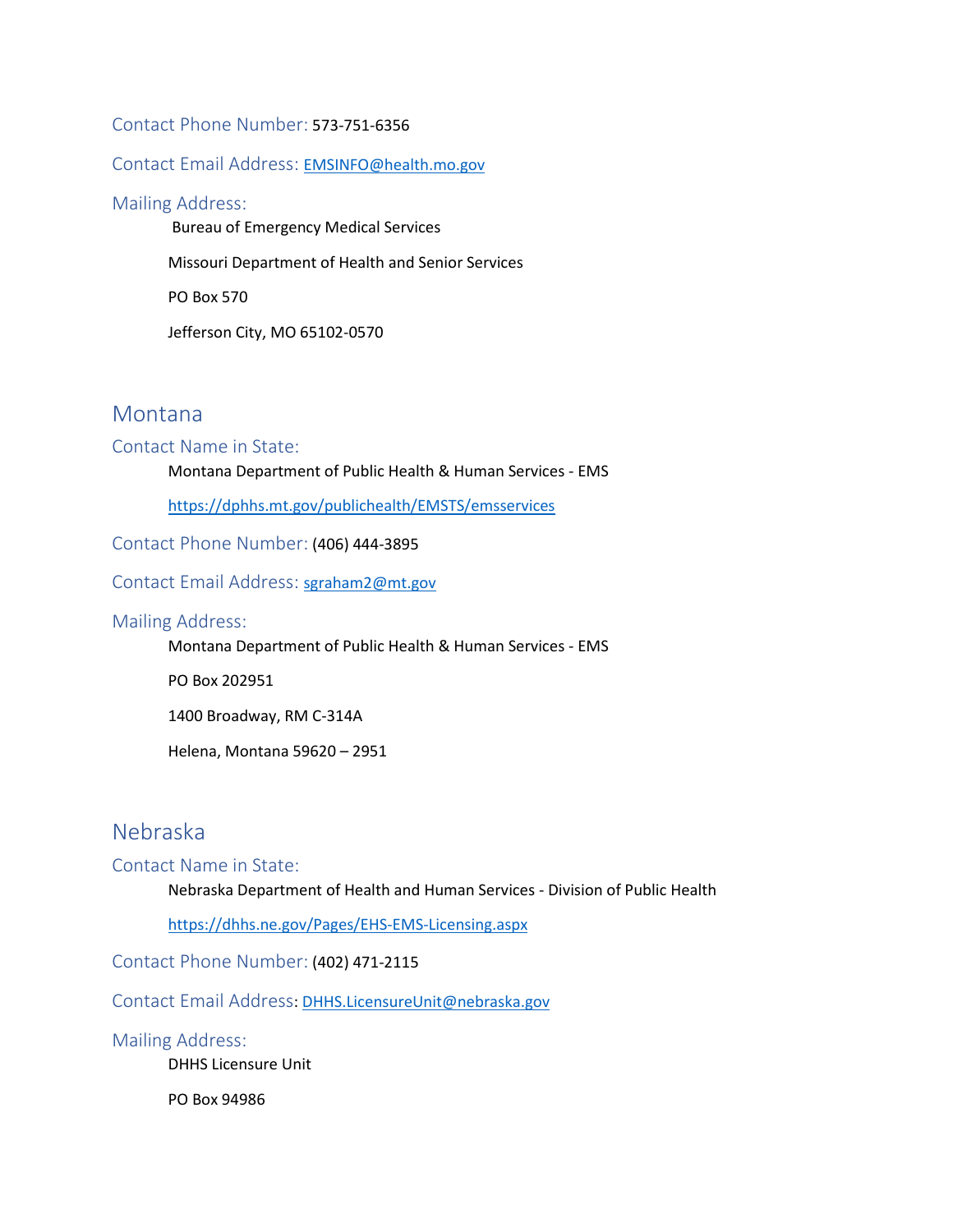Lincoln, NE

68509-4986

# Nevada

### Contact Name in State:

Nevada Department of Health and Human Services Nevada Division of Public and Behavioral Health (DPBH) – EMS Systems Program

[http://dpbh.nv.gov/Reg/EMS/dta/Licensing/Emergency\\_Medical\\_System\\_\(EMS\)\\_-\\_Licensing/](http://dpbh.nv.gov/Reg/EMS/dta/Licensing/Emergency_Medical_System_(EMS)_-_Licensing/)

Contact Phone Number: (775) 687-7590

Contact Email Address: [healthEMS@health.nv.gov](mailto:healthEMS@health.nv.gov)

### Mailing Address:

Nevada DPBH

4150 Technology Way

Suite 101

Carson City, NV 89706

# New Hampshire

### Contact Name in State:

New Hampshire Department of Safety - Bureau of Emergency Medical Service

<https://www.nh.gov/safety/divisions/fstems/ems/forms.html>

Contact Phone Number: (603) 223-4200

### Contact Email Address: [fstems@dos.nh.gov](mailto:fstems@dos.nh.gov)

### Mailing Address:

New Hampshire Department of Safety

Division of Fire Standards and Training & Emergency Medical Services

Bureau of Emergency Medical Services

Richard M. Flynn Fire Academy

33 Hazen Drive

Concord, New Hampshire 03305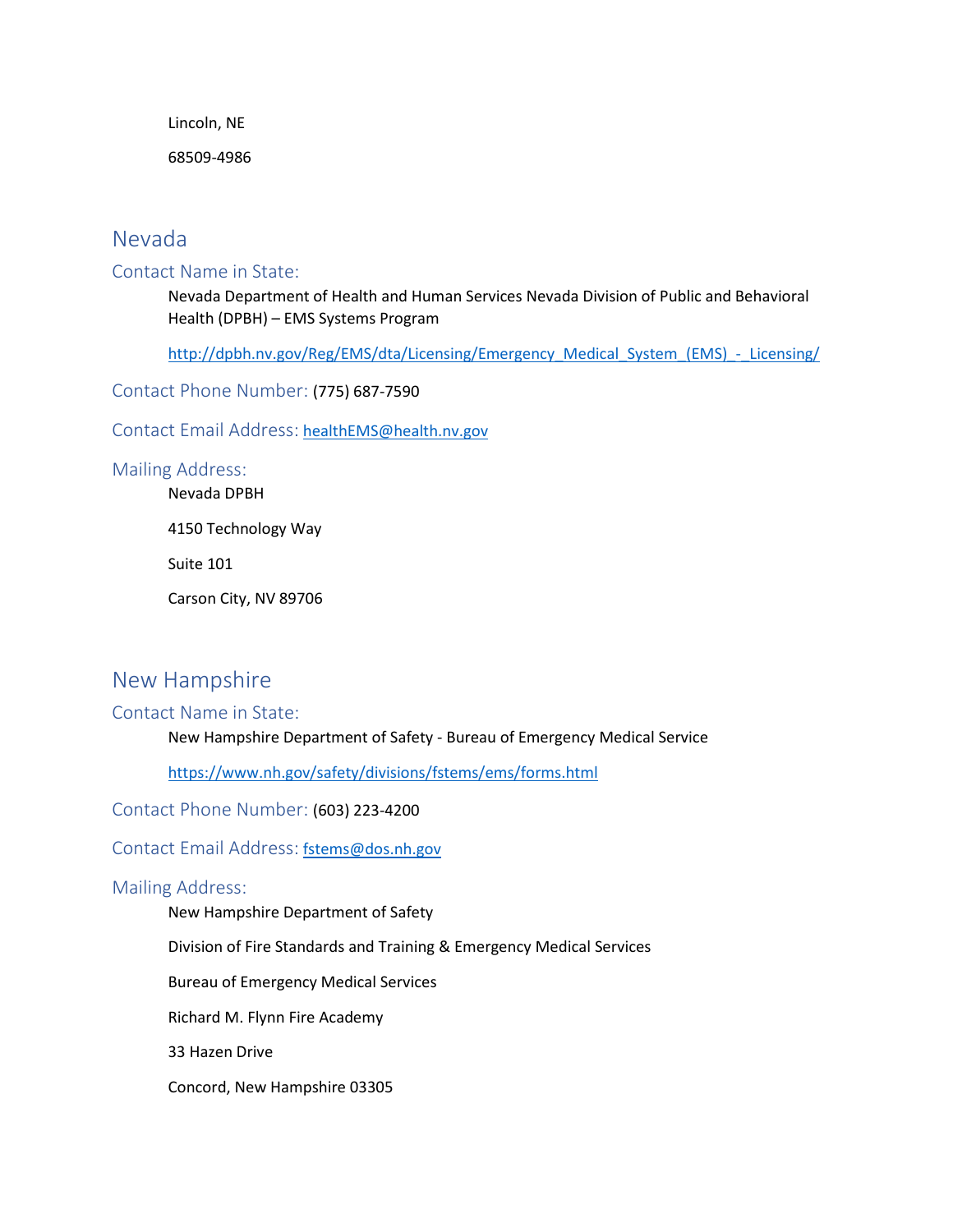### New Jersey

Contact Name in State:

NJ Department of Health - Office of EMS

<https://www.state.nj.us/health/ems/>

Contact Phone Number: 609-633-7777

Contact Email Address: [ems@doh.nj.gov](mailto:ems@doh.nj.gov)

### Mailing Address:

NJ Department of Health Office of Emergency Medical Services PO Box 360 Trenton, NJ 08625-0360

# New Mexico

### Contact Name in State:

New Mexico Department of Health

<https://www.nmhealth.org/about/erd/emsb/emsl/>

Contact Phone Number: (505) 827-2613

Contact Email Address: <https://www.nmhealth.org/contact/staff/>

### Mailing Address:

New Mexico Department of Health - Emergency Medical Services Licensing

Harold Runnels Building

1190 S. St. Francis Drive

Santa Fe, NM 87505

### New York

#### Contact Name in State:

New York Dept. of Health - Bureau of Emergency Medical Services and Trauma Systems

<https://www.health.ny.gov/professionals/ems/>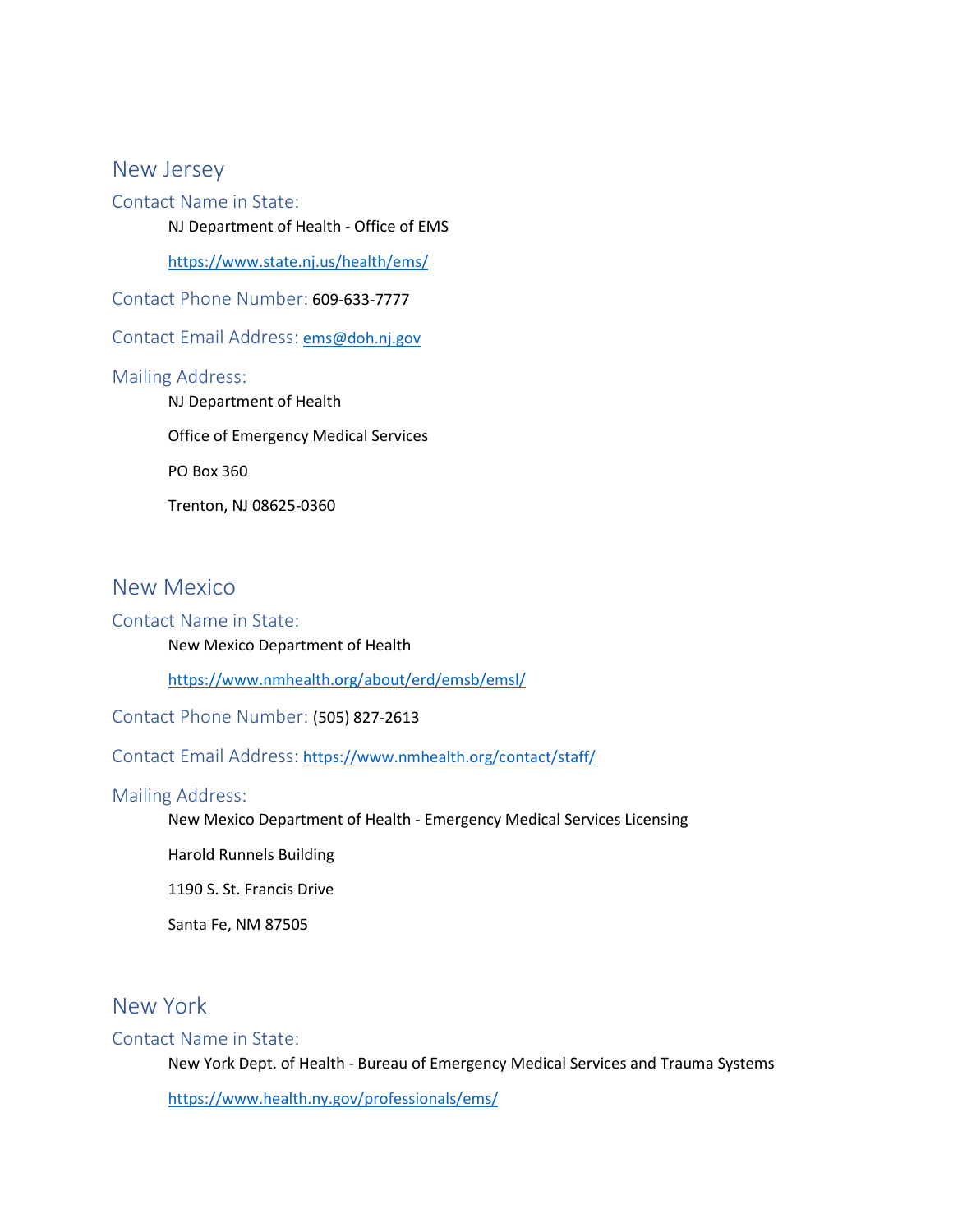### Contact Phone Number: (518) 402-0996

### Contact Email Address: [dohweb@health.ny.gov](mailto:dohweb@health.ny.gov)

#### Mailing Address:

New York State Department of Health

Corning Tower

Empire State Plaza,

Albany, NY 12237

# North Carolina

### Contact Name in State:

The North Carolina Office of EMS

<https://info.ncdhhs.gov/dhsr/EMS/credcomp.htm>

Contact Phone Number: 919-855-3935

Contact Email Address[: Mckenzie.Beamer@dhhs.nc.gov](mailto:Mckenzie.Beamer@dhhs.nc.gov)

Mailing Address:

NC Office of Emergency Medical Services

2707 Mail Service Center,

Raleigh, NC 27699-2707

# North Dakota

### Contact Name in State:

North Dakota Dept. of Health - Division of EMS & Trauma

<https://www.health.nd.gov/epr/emergency-medical-systems/>

Contact Phone Number: 701.328.2388

Contact Email Address: [dems@nd.gov](mailto:dems@nd.gov)

### Mailing Address:

Health Resources and Response Section

Division of Emergency Medical Systems

1720 Burlington Drive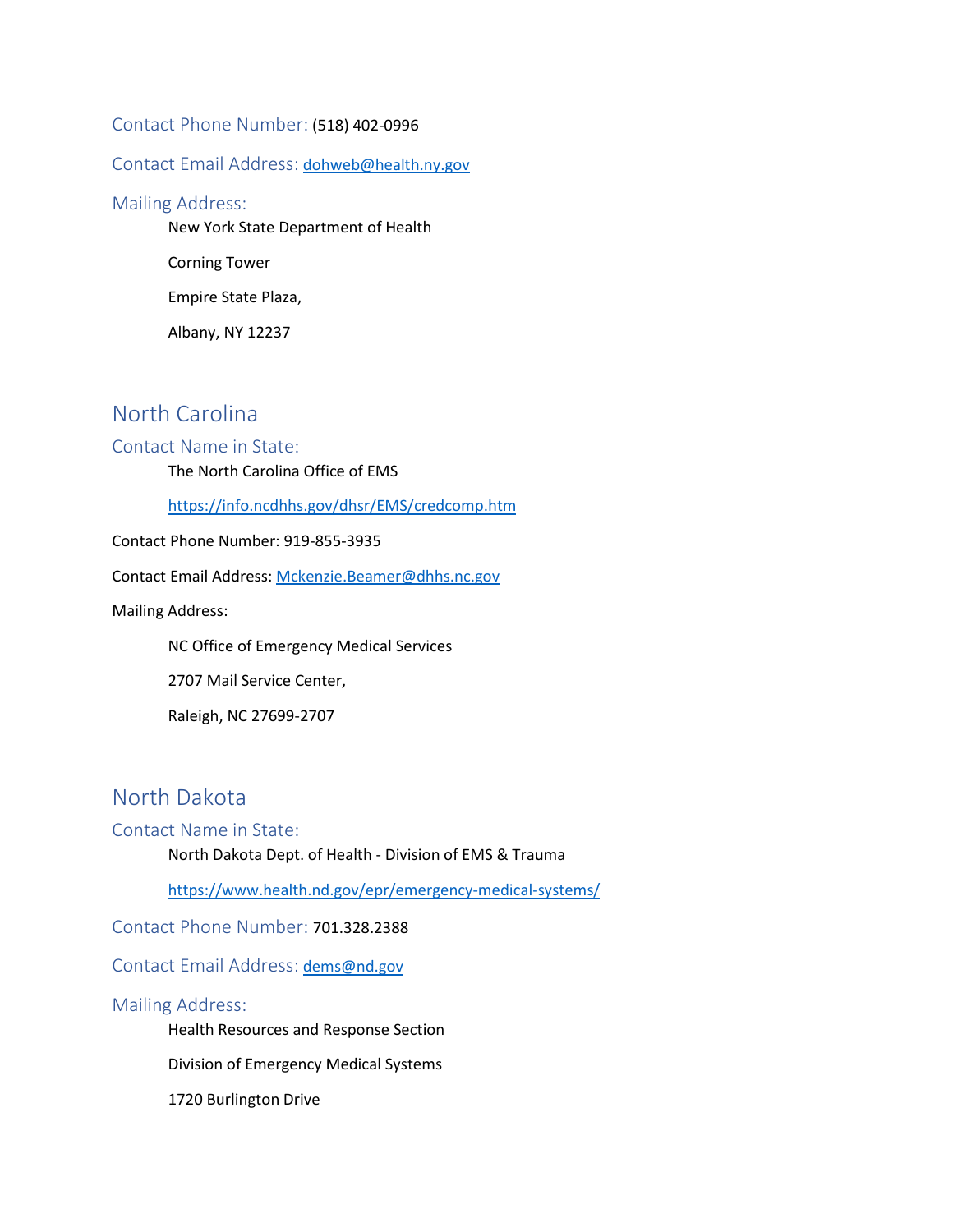#### Bismarck ND 58504

### Ohio

Contact Name in State:

Ohio Department of Public Safety - Division of EMS

<https://www.ems.ohio.gov/certifications.aspx#gsc.tab=0>

Contact Phone Number: (614) 466-9447

Contact Email Address:[ASKEMS@dps.ohio.gov](mailto:ASKEMS@dps.ohio.gov)

### Mailing Address:

Ohio Department of Public Safety - Division of EMS

1970 West Broad Street

Columbus, Ohio 43223

# Oklahoma

### Contact Name in State:

Oklahoma State Dept. of Health

[https://oklahoma.gov/health/protective-health/emergency-systems/ems-division/ems](https://oklahoma.gov/health/protective-health/emergency-systems/ems-division/ems-personnel-licensure-registration-certification.html)[personnel-licensure-registration-certification.html](https://oklahoma.gov/health/protective-health/emergency-systems/ems-division/ems-personnel-licensure-registration-certification.html)

Contact Phone Number: (405) 426-8480

Contact Email Address: [Esystems@health.ok.gov](mailto:Esystems@health.ok.gov)

### Mailing Address:

Emergency Systems

Oklahoma State Department of Health

123 Robert S Kerr Ave Suite 1702

Oklahoma City, OK 73102-6406

# Oregon

### Contact Name in State:

Oregon Health Authority - Oregon Emergency Medical Services and Trauma Systems Program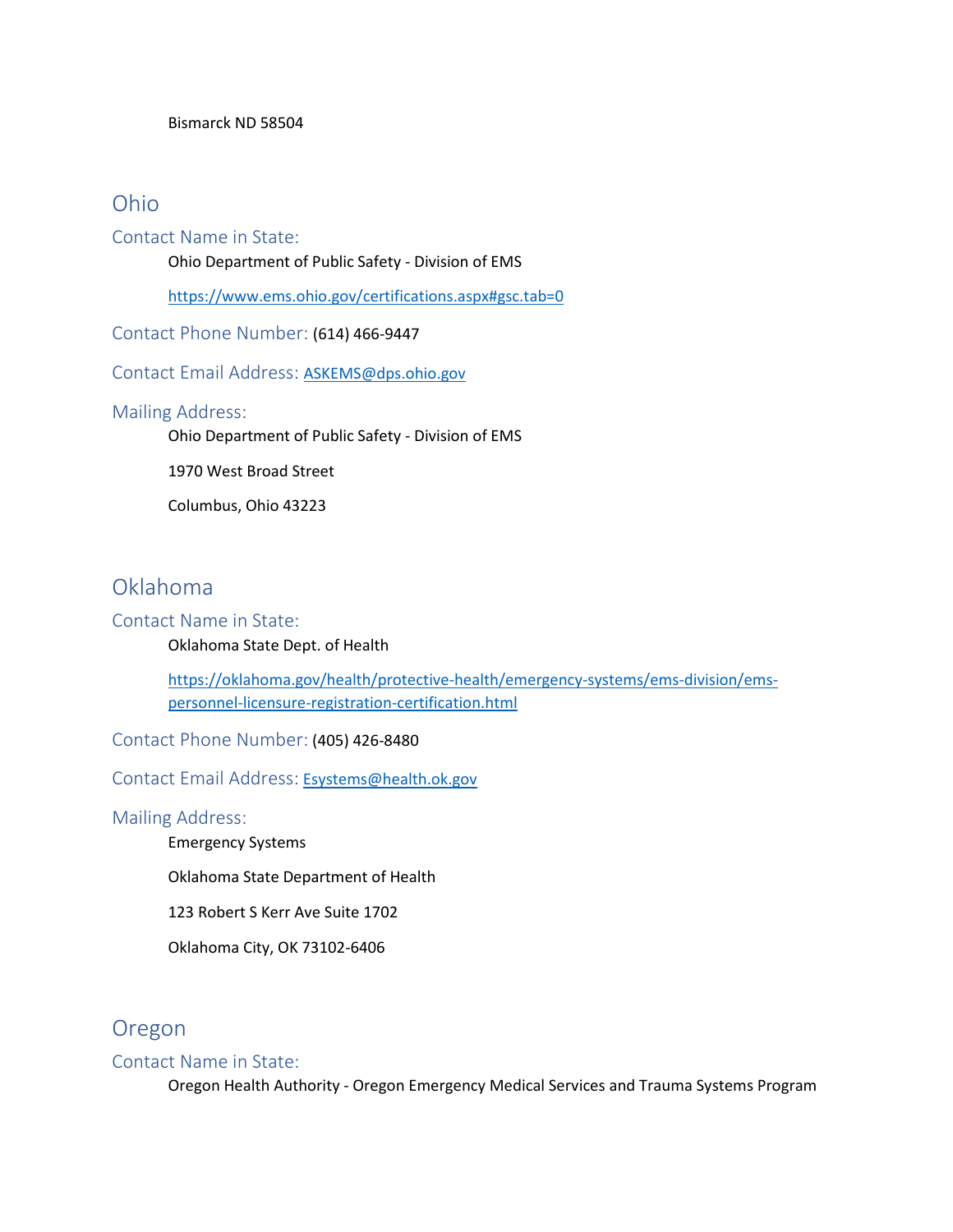[https://www.oregon.gov/oha/PH/PROVIDERPARTNERRESOURCES/EMSTRAUMASYSTEMS/EMST](https://www.oregon.gov/oha/PH/PROVIDERPARTNERRESOURCES/EMSTRAUMASYSTEMS/EMSTRAININGCERTIFICATION/Pages/index.aspx) [RAININGCERTIFICATION/Pages/index.aspx](https://www.oregon.gov/oha/PH/PROVIDERPARTNERRESOURCES/EMSTRAUMASYSTEMS/EMSTRAININGCERTIFICATION/Pages/index.aspx)

Contact Phone Number: (971) 673-0520

Contact Email Address:

[https://www.oregon.gov/oha/PH/PROVIDERPARTNERRESOURCES/EMSTRAUMASYSTEMS/Pages](https://www.oregon.gov/oha/PH/PROVIDERPARTNERRESOURCES/EMSTRAUMASYSTEMS/Pages/Program-Information.aspx) /Program-Information.aspx

### Mailing Address:

Oregon EMS & Trauma Systems Program

800 NE Oregon Street, Suite 305

Portland, OR 97232

# Pennsylvania

#### Contact Name in State:

Pennsylvania Bureau of Emergency Medical Services

<https://www.health.pa.gov/topics/EMS/Pages/EMS.aspx>

Contact Phone Number: (717) 787-8740

### Contact Email Address:[aemsoffice@pa.gov](mailto:aemsoffice@pa.gov)

### Mailing Address:

PA Bureau of Emergency Medical Services

1310 Elmerton Ave

Harrisburg, PA 17110

# Rhode Island

#### Contact Name in State:

State of Rhode Island Dept. of Health

<https://health.ri.gov/licenses/>

Contact Phone Number: 401-222-5960

Contact Email Address:<https://health.ri.gov/contact/>

#### Mailing Address:

State of Rhode Island Dept. of Health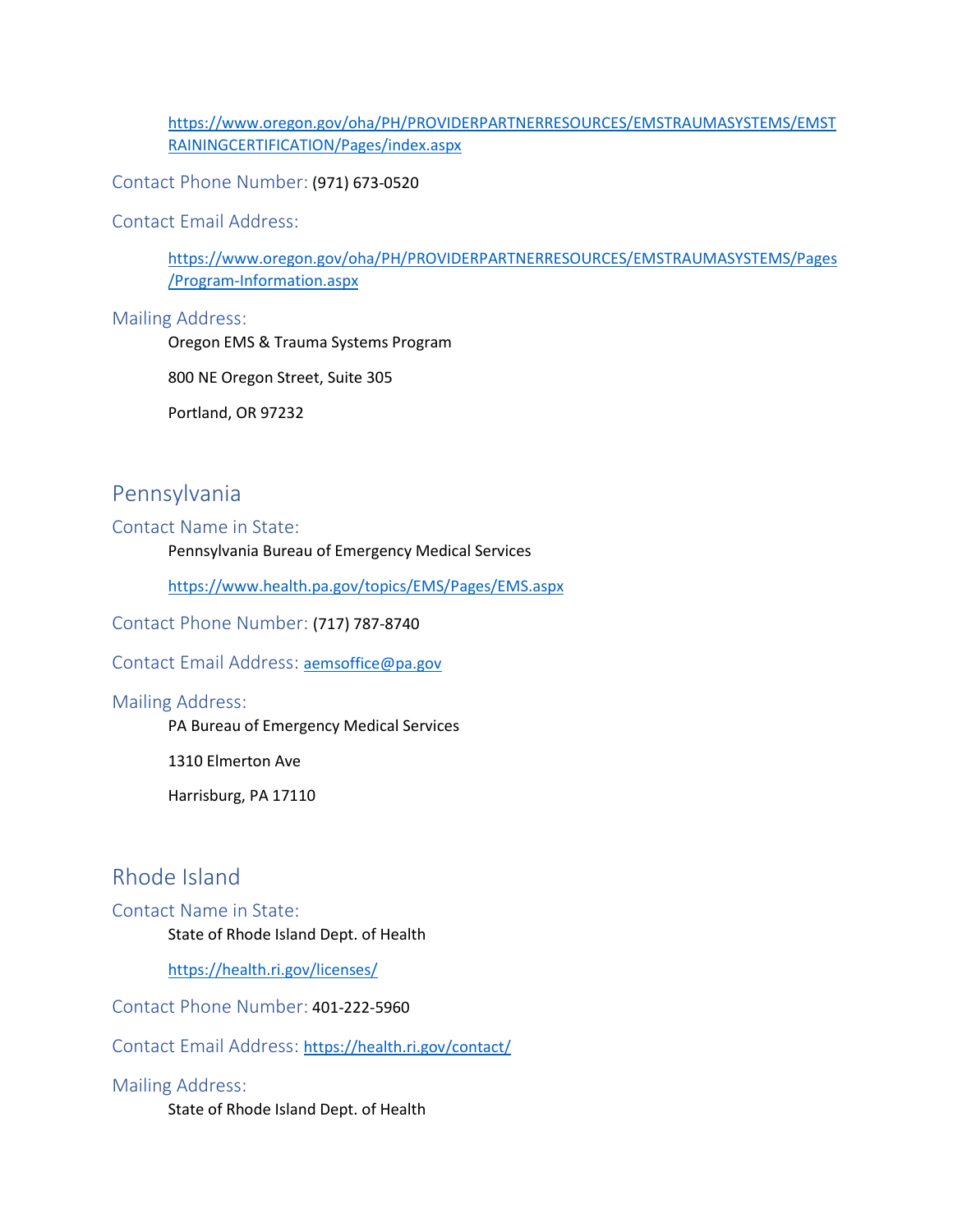3 Capitol Hill

Providence, RI 02908

# South Carolina

### Contact Name in State:

S.C. Dept. of Health and Environmental Control - Bureau of EMS News

<https://scdhec.gov/ems-training-protocols-requirements>

Contact Phone Number: (803) 898-1299

Contact Email Address: [merchajn@dhec.sc.gov](mailto:merchajn@dhec.sc.gov)

### Mailing Address:

SC Bureau of EMS

2600 Bull Street

Columbia, SC 29201

# South Dakota

### Contact Name in State:

South Dakota Department of Health - EMS

<https://doh.sd.gov/providers/ruralhealth/EMS/>

Contact Phone Number: (605) 773-3361

Contact Email Address: [DOH.info@state.sd.us](mailto:DOH.info@state.sd.us)

### Mailing Address:

South Dakota Department of Health

600 E. Capitol Ave.

Pierre, SD 57501-2536

### Tennessee

### Contact Name in State:

Tennessee Department of Health - Emergency Medical Services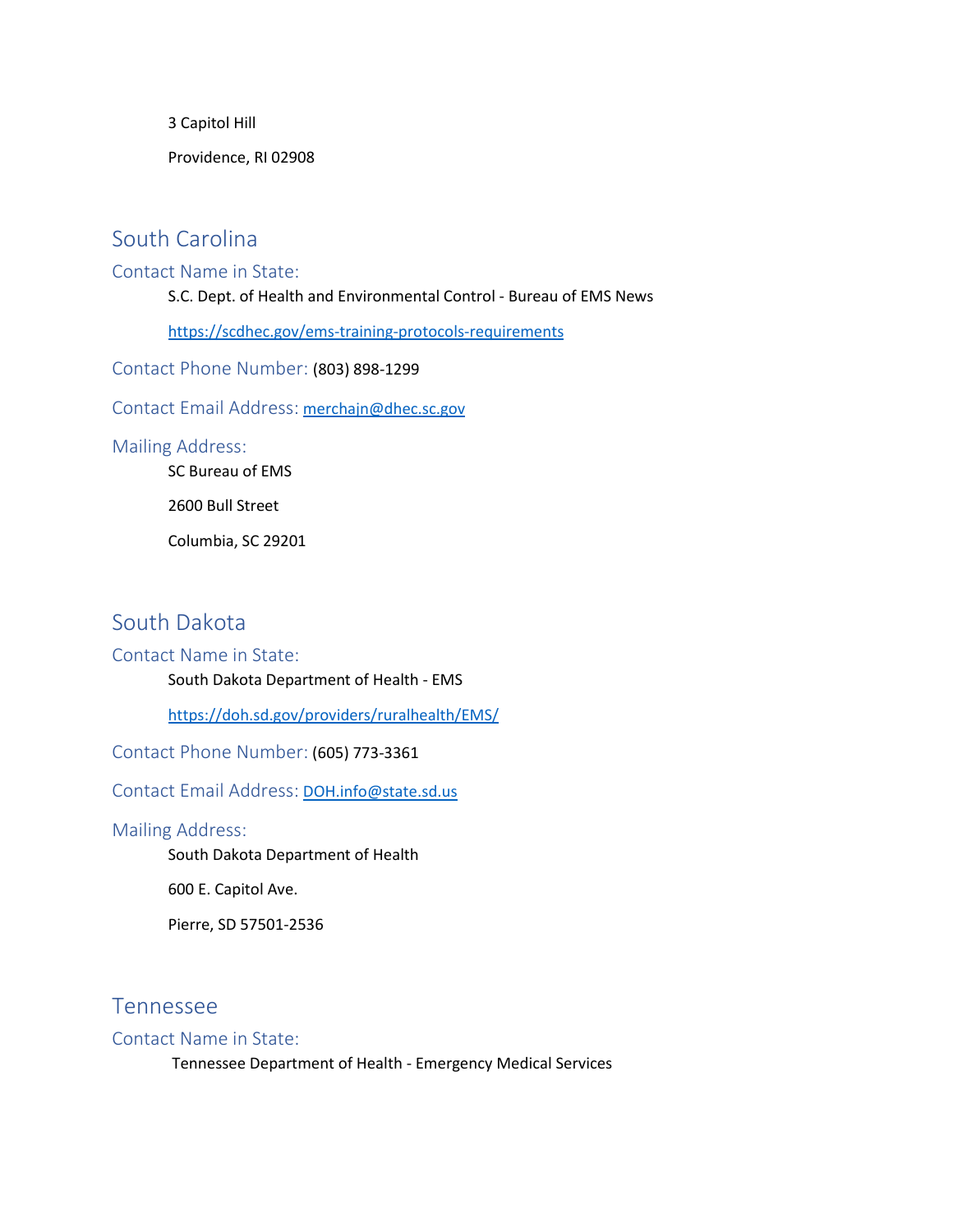[https://www.tn.gov/health/health-program-areas/health-professional-boards/ems-board/ems](https://www.tn.gov/health/health-program-areas/health-professional-boards/ems-board/ems-board/licensure.html)[board/licensure.html](https://www.tn.gov/health/health-program-areas/health-professional-boards/ems-board/ems-board/licensure.html)

Contact Phone Number: 615-741-2584

Contact Email Address: [tn.health@tn.gov](mailto:tn.health@tn.gov)

### Mailing Address:

Tennessee Department of Health - Emergency Medical Services

710 James Robertson Parkway

Nashville, TN 37243

### Texas

### Contact Name in State:

Texas Department of State Health Services - Health & Human Services - EMS Trauma Systems

<https://dshs.texas.gov/emstraumasystems/stdrecip.shtm>

Contact Phone Number: 512-776-7111

Contact Email Address: [EMSCert@dshs.texas.gov](mailto:EMSCert@dshs.texas.gov)

### Mailing Address:

Texas Department of State Health Services

PO Box 149347

Austin, Texas 78714-9347

### Utah

Contact Name in State:

Utah Bureau of EMS and Preparedness

<https://bemsp.utah.gov/ems-personnel-licensure/>

Contact Phone Number: 801-273-6666

Contact Email Address:[ems@utah.gov](mailto:ems@utah.gov)

### Mailing Address:

Utah Bureau of EMS and Preparedness

PO Box 142004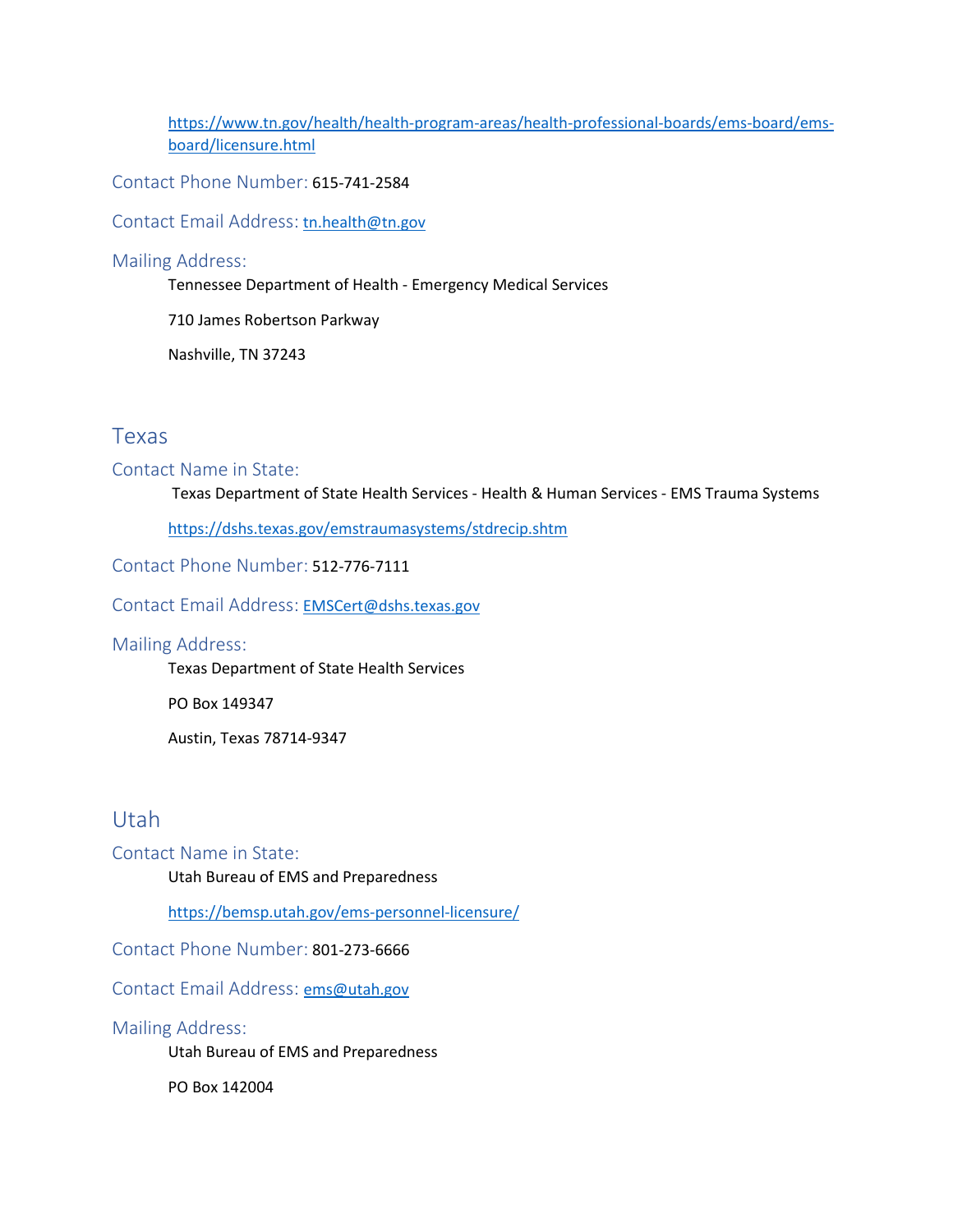Salt Lake City, UT 84114-2004

### Vermont

### Contact Name in State:

Vermont Dept. of Health - Office of EMS and Injury Prevention

[https://www.healthvermont.gov/emergency-preparedness-ems/emergency-medical](https://www.healthvermont.gov/emergency-preparedness-ems/emergency-medical-services/licensing)[services/licensing](https://www.healthvermont.gov/emergency-preparedness-ems/emergency-medical-services/licensing)

Contact Phone Number: 802-863-7310

Contact Email Address: [vtems@vermont.gov](mailto:vtems@vermont.gov)

### Mailing Address:

Emergency Preparedness, Response & Injury Prevention Division

108 Cherry Street

P.O. Box 70

Burlington, VT 05402

# Virginia

### Contact Name in State:

Virginia Department of Health - Office of EMS

[https://www.vdh.virginia.gov/emergency-medical-services/education-certification/documents](https://www.vdh.virginia.gov/emergency-medical-services/education-certification/documents-forms-downloads/)[forms-downloads/](https://www.vdh.virginia.gov/emergency-medical-services/education-certification/documents-forms-downloads/)

Contact Phone Number: (804) 888-9100

Contact Email Address:[emstechasst@vdh.virginia.gov](mailto:emstechasst@vdh.virginia.gov)

### Mailing Address:

Virginia Department of Health - Office of EMS

P.O. Box 2448

Richmond, Virginia 23218-2448

# Washington

### Contact Name in State:

Washington State Department of Health - EMS and Trauma Care System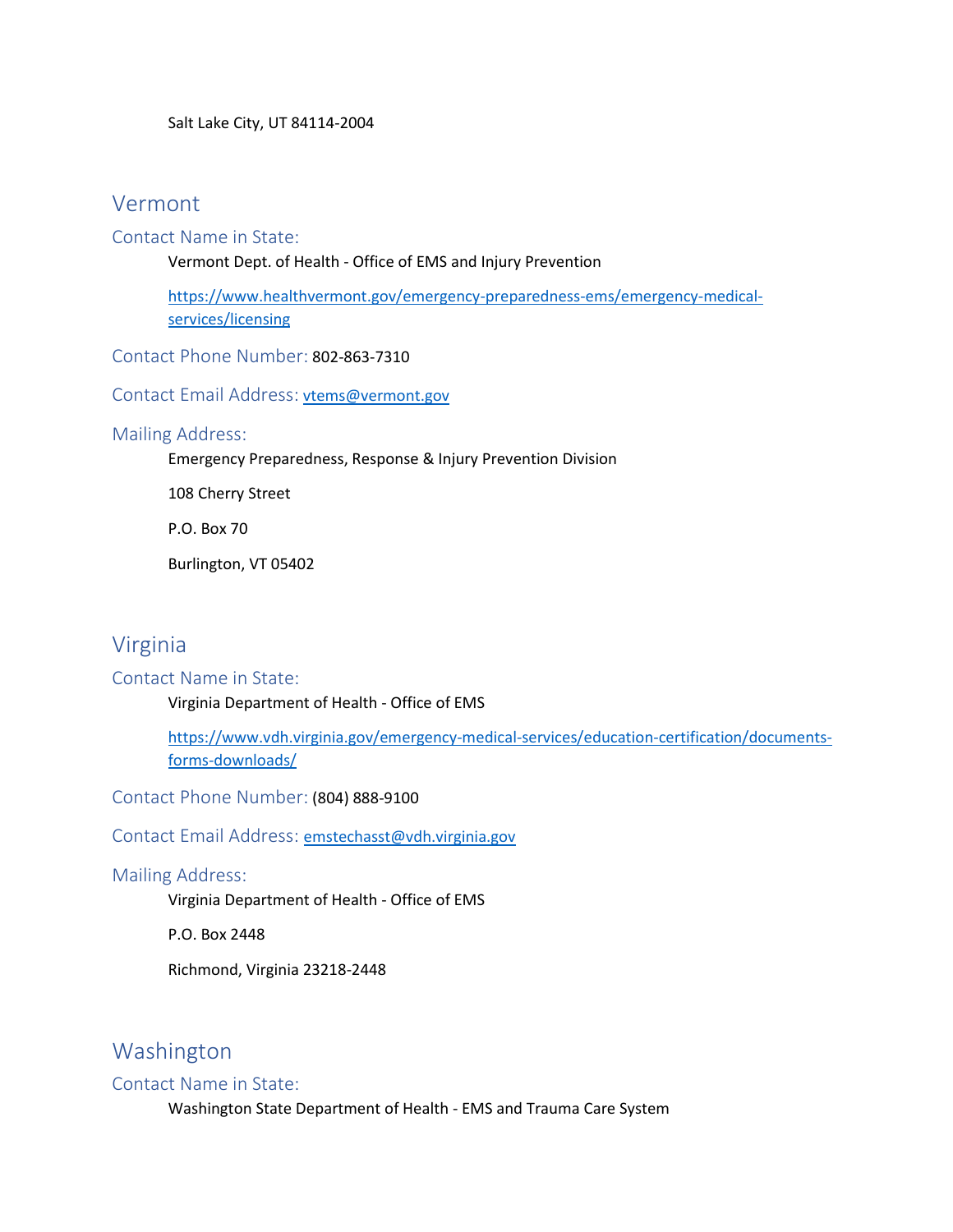[https://www.doh.wa.gov/ForPublicHealthandHealthcareProviders/EmergencyMedicalServicesE](https://www.doh.wa.gov/ForPublicHealthandHealthcareProviders/EmergencyMedicalServicesEMSSystems/EMSProviderCertification) [MSSystems/EMSProviderCertification](https://www.doh.wa.gov/ForPublicHealthandHealthcareProviders/EmergencyMedicalServicesEMSSystems/EMSProviderCertification)

Contact Phone Number: 360-236-4700

Contact Email Address: [hsqa.csc@doh.wa.gov](mailto:hsqa.csc@doh.wa.gov)

Mailing Address:

Washington Department of Health - Tumwater Town Center Office

101 Israel Rd SE,

Tumwater, WA 98501

# West Virginia

### Contact Name in State:

West Virginia Department of Health and Human Resources - Bureau for Public Health - Office of EMS

<https://www.wvoems.org/ems-programs/personnel-certification>

Contact Phone Number: (304) 558-3956

Contact Email Address: [EMSCertification@wv.gov](mailto:EMSCertification@wv.gov)

### Mailing Address:

West Virginia Office of

Emergency Medical Services

350 Capitol Street

Room 425

Charleston, WV 25301

### Wisconsin

### Contact Name in State:

Wisconsin Department of Health Services - Emergency Medical Services

<https://www.dhs.wisconsin.gov/ems/licensing/index.htm>

Contact Phone Number: 608-266-1568

ContactEmail Address: [dhsemssmail@dhs.wisconsin.gov](mailto:dhsemssmail@dhs.wisconsin.gov)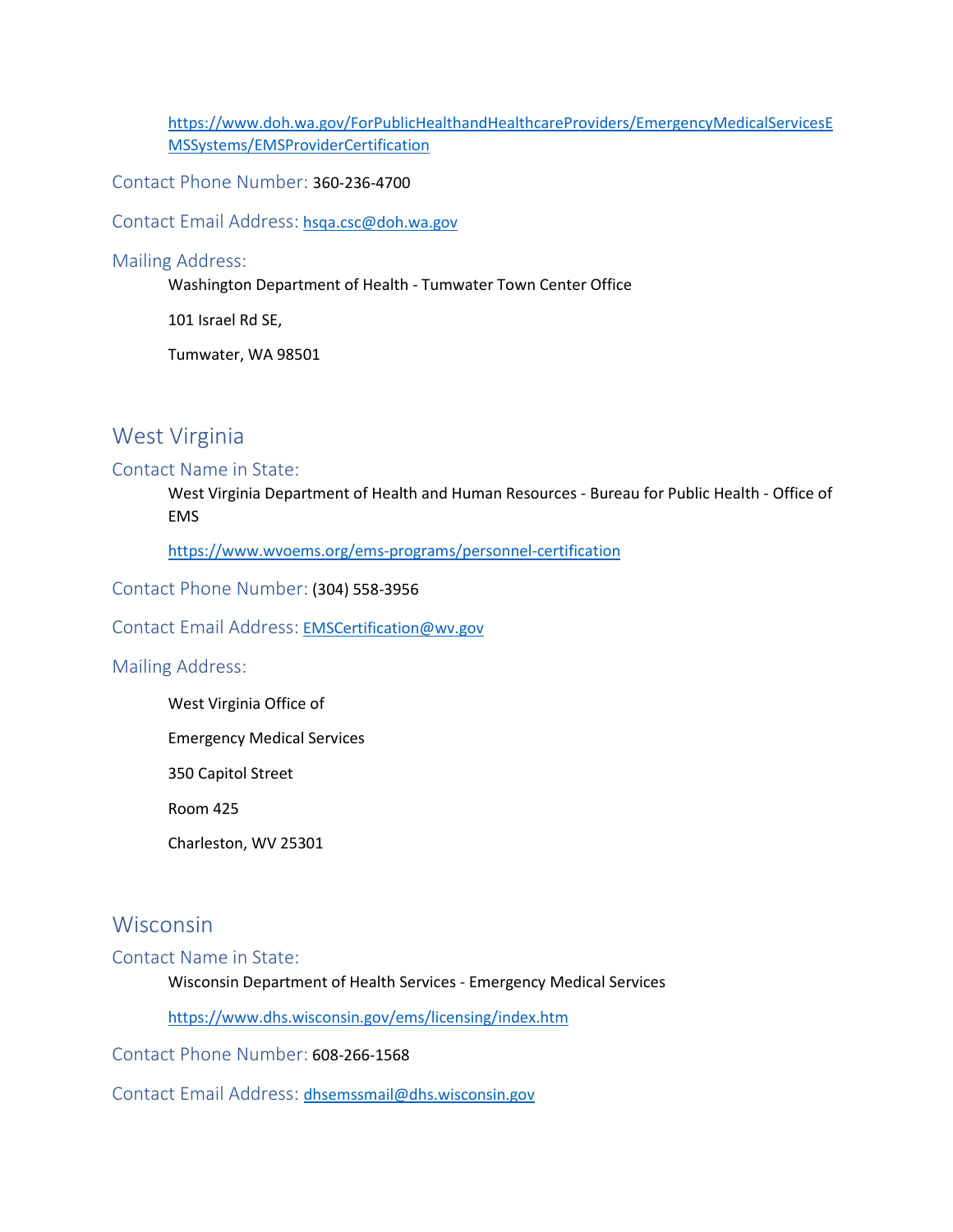### Mailing Address:

Wisconsin Department of Health Services

PO Box 2659,

Madison, WI 53701 – 2659

### Wyoming

Contact Name in State:

Wyoming Dept. of Health - Office of Emergency Medical Services

<https://health.wyo.gov/publichealth/ems/ems-program-2/>

Contact Phone Number: (307) 777-7955

Contact Email Address:[emsinfo@wyo.gov](mailto:emsinfo@wyo.gov)

### Mailing Address:

Wyoming Department of Health

Public Health Division

Office of Emergency Medical Services

122 West 25th Street, Suite 102E

Cheyenne, WY 82002

# Guam

Contact Name in State:

Guam Department of Health and Social Services

<https://dphss.guam.gov/emergency-medical-services-2/>

Contact Phone Number: (671) 735-7411

Contact Email Address: [breanna.sablan@dphss.guam.gov](mailto:breanna.sablan@dphss.guam.gov)

### Mailing Address:

Department of Public Health and Social Services

123 Chalan Kareta,

Mangilao, Guam 96913-6304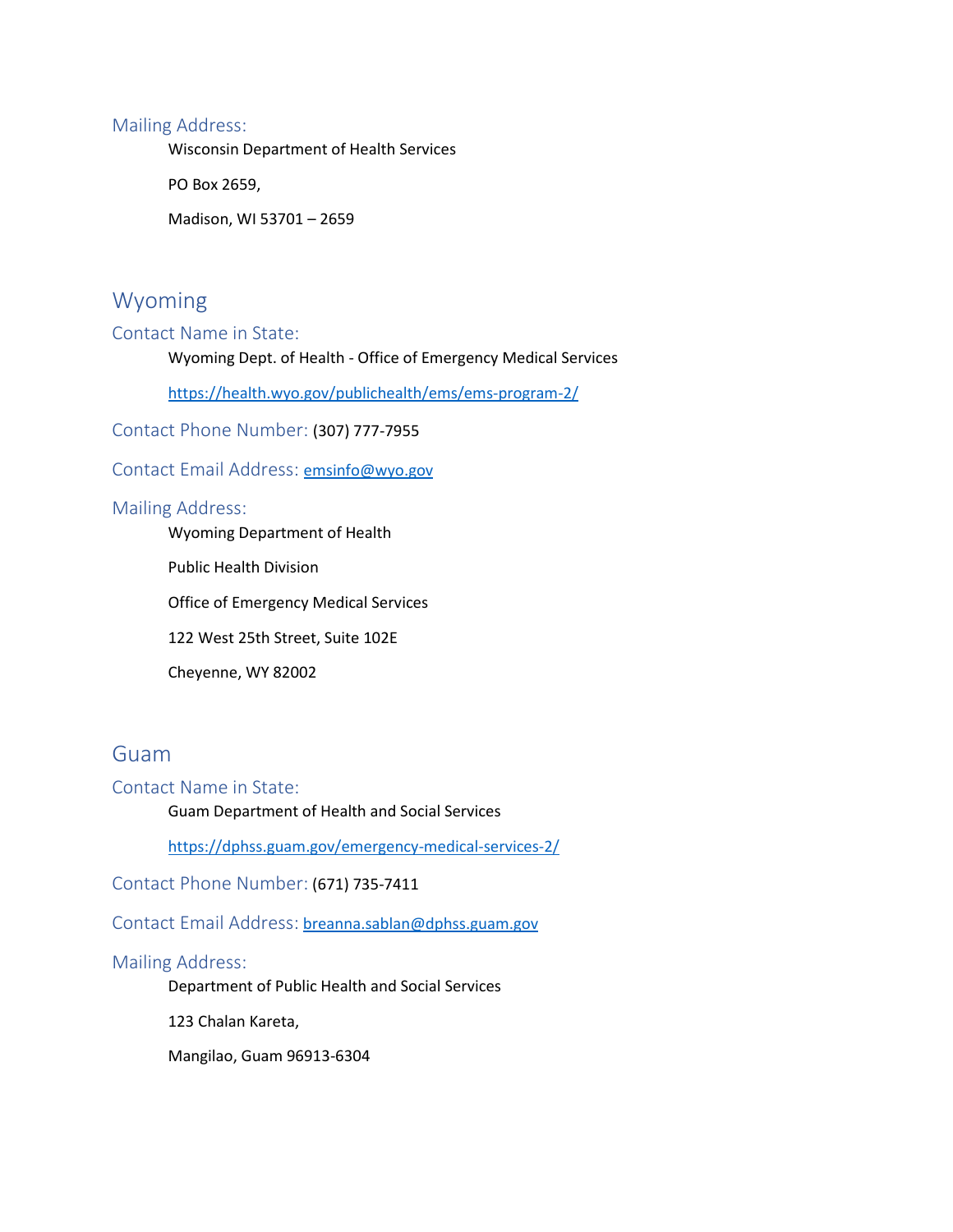### Puerto Rico

### Contact Name in State:

Government of Puerto Rico - Bureau of the Puerto Rico Medical Emergency Corps

<https://vqxbiucmiblclpxqkbhkmv52di--www-cempr-pr-gov.translate.goog/Pages/default.aspx>

Contact Phone Number: 787-781-5562

Contact Email Address: [academiacempr@cem.gobierno.pr](mailto:academiacempr@cem.gobierno.pr)

### Mailing Address:

Government of Puerto Rico - Bureau of the Puerto Rico Medical Emergency Corps

Rodval Building

Calle San Martín

Marginal Buchanan Sector Pueblo Viejo

Guaynabo, PR OO922

# Northern Mariana Islands

### Contact Name in State:

Commonwealth of the Northern Mariana Islands Office of Planning and Development

<https://opd.gov.mp/library/agency/department-of-fire-emergency-management-services/>

Contact Phone Number: 1-670-664-2287

Contact Email Address: <https://opd.gov.mp/contact-us/>

### Mailing Address:

Commonwealth of the Northern Mariana Islands Office of Planning and Development

Caller Box 10007

Saipan, MP 96950

# Virgin Islands

Contact Name in State:

United States Virgin Islands Department of Health

<https://doh.vi.gov/programs/emergency-medical-services/vi-licensure>

Contact Phone Number: (340)-713-6920